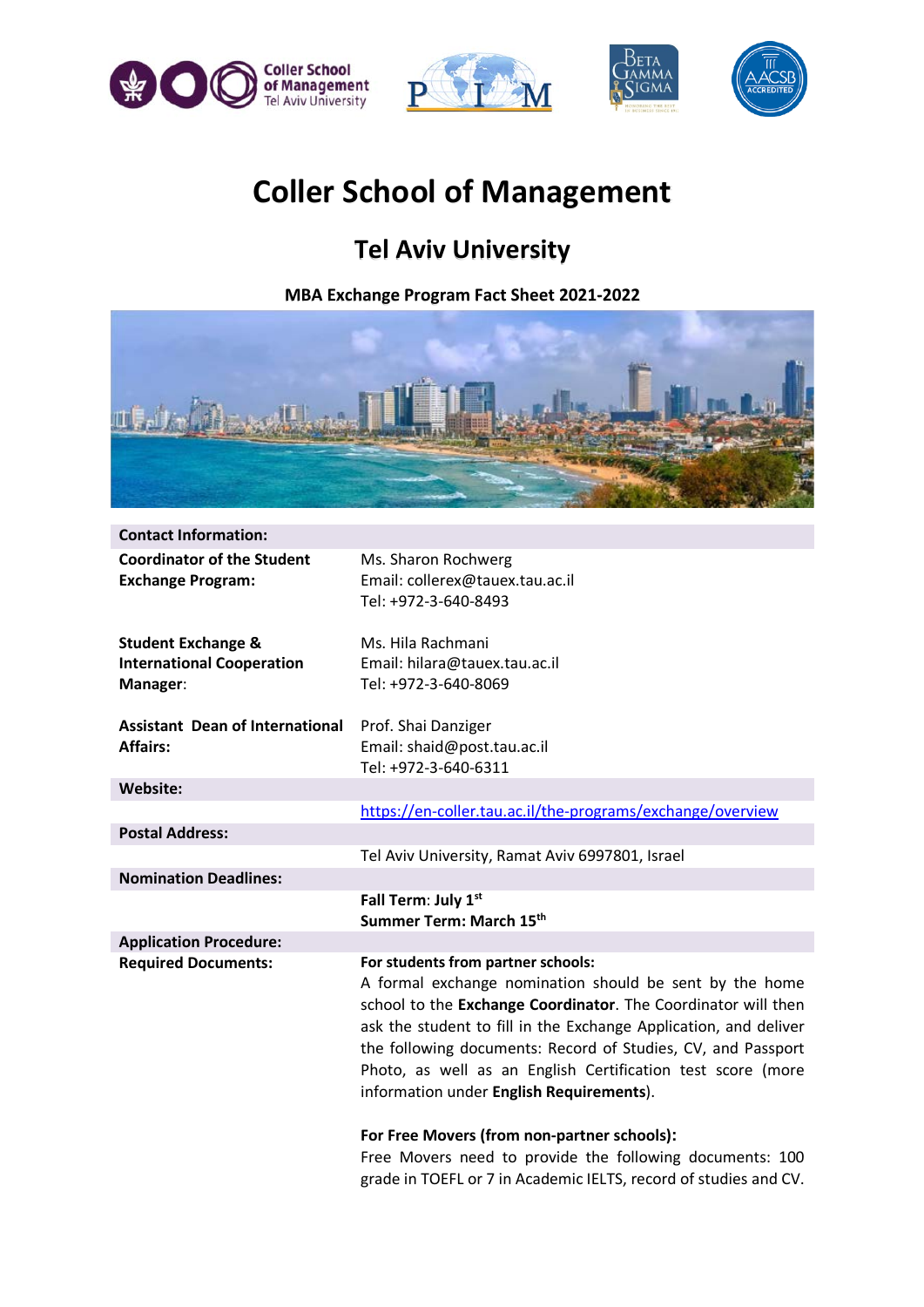| Tentative Term Dates for the Academic Year 2021-22: |                                                                                                                                                                                                                                                                                                                                                                                                                                                                |
|-----------------------------------------------------|----------------------------------------------------------------------------------------------------------------------------------------------------------------------------------------------------------------------------------------------------------------------------------------------------------------------------------------------------------------------------------------------------------------------------------------------------------------|
| Calendar:                                           | The school opens one term to Exchange Students (Fall). Students<br>are able to come for a full term or the first half of the term as a<br>mini module (7 weeks).                                                                                                                                                                                                                                                                                               |
| Fall 2021:                                          | October 10 - January 16 (*tentative)                                                                                                                                                                                                                                                                                                                                                                                                                           |
|                                                     | Arrival: 7-10 days before the term starts.                                                                                                                                                                                                                                                                                                                                                                                                                     |
|                                                     | Mini module: October 10 - November 26 (*tentative)                                                                                                                                                                                                                                                                                                                                                                                                             |
|                                                     | * Please note dates are tentative and subject to change.                                                                                                                                                                                                                                                                                                                                                                                                       |
| Mini Module                                         | Students can attend the first half of the fall term as a short<br>exchange program (lasting 7 weeks only).                                                                                                                                                                                                                                                                                                                                                     |
| Summer 2021                                         | July 3 - August 19* (*tentative)                                                                                                                                                                                                                                                                                                                                                                                                                               |
|                                                     | *Short intensive courses (see previous year's brochure here)<br>Exchange ratio is 1:3.                                                                                                                                                                                                                                                                                                                                                                         |
|                                                     | Orientation: takes place a week before the semester<br>$\bullet$<br>starts.                                                                                                                                                                                                                                                                                                                                                                                    |
|                                                     | Course Registration: tentative selection in September.<br>٠<br>Final selection during the second week of the term.<br>Exams are held during the 2-3 weeks following the end<br>٠<br>of each module.                                                                                                                                                                                                                                                            |
| <b>Academic Overview:</b>                           |                                                                                                                                                                                                                                                                                                                                                                                                                                                                |
| <b>Study Program:</b>                               | The Coller Exchange Program is open to MBA/MSc/MA students<br>and qualified professionals. The School offers a wide variety of<br>courses for its visiting students in strategy, entrepreneurship,<br>marketing,<br>organizational<br>finance-accounting,<br>behavior,<br>decisions and operations research, technology and information<br>systems. The program also offers courses from other TAU schools<br>on Israeli Culture, History, Economics and more. |
| <b>Courses:</b>                                     | <b>Fall 2020:</b>                                                                                                                                                                                                                                                                                                                                                                                                                                              |
|                                                     | http://en-coller.tau.ac.il/the-programs/exchange/fall-2020-                                                                                                                                                                                                                                                                                                                                                                                                    |
|                                                     | classes<br>*The full list is published about a month before each semester.                                                                                                                                                                                                                                                                                                                                                                                     |
|                                                     | Exchange students with a sufficient background in economics<br>can also take courses at the Eitan Berglas School of Economics.<br>All<br>students can take courses<br>at<br><b>TAU</b> International<br>(undergraduate level) and at the <b>Buchman Faculty of Law</b> .                                                                                                                                                                                       |
| Language of Instruction:                            | English                                                                                                                                                                                                                                                                                                                                                                                                                                                        |
| <b>English Requirements:</b>                        | A high level of English Proficiency is required. The TOEFL or<br>Academic IELTS exam is required for students from schools not<br>affiliated with PIM. For the TOEFL: we require a minimum of 100<br>on the internet based test and 250 on the computer based test.<br>For the Academic IELTS: we require a minimum of 7.                                                                                                                                      |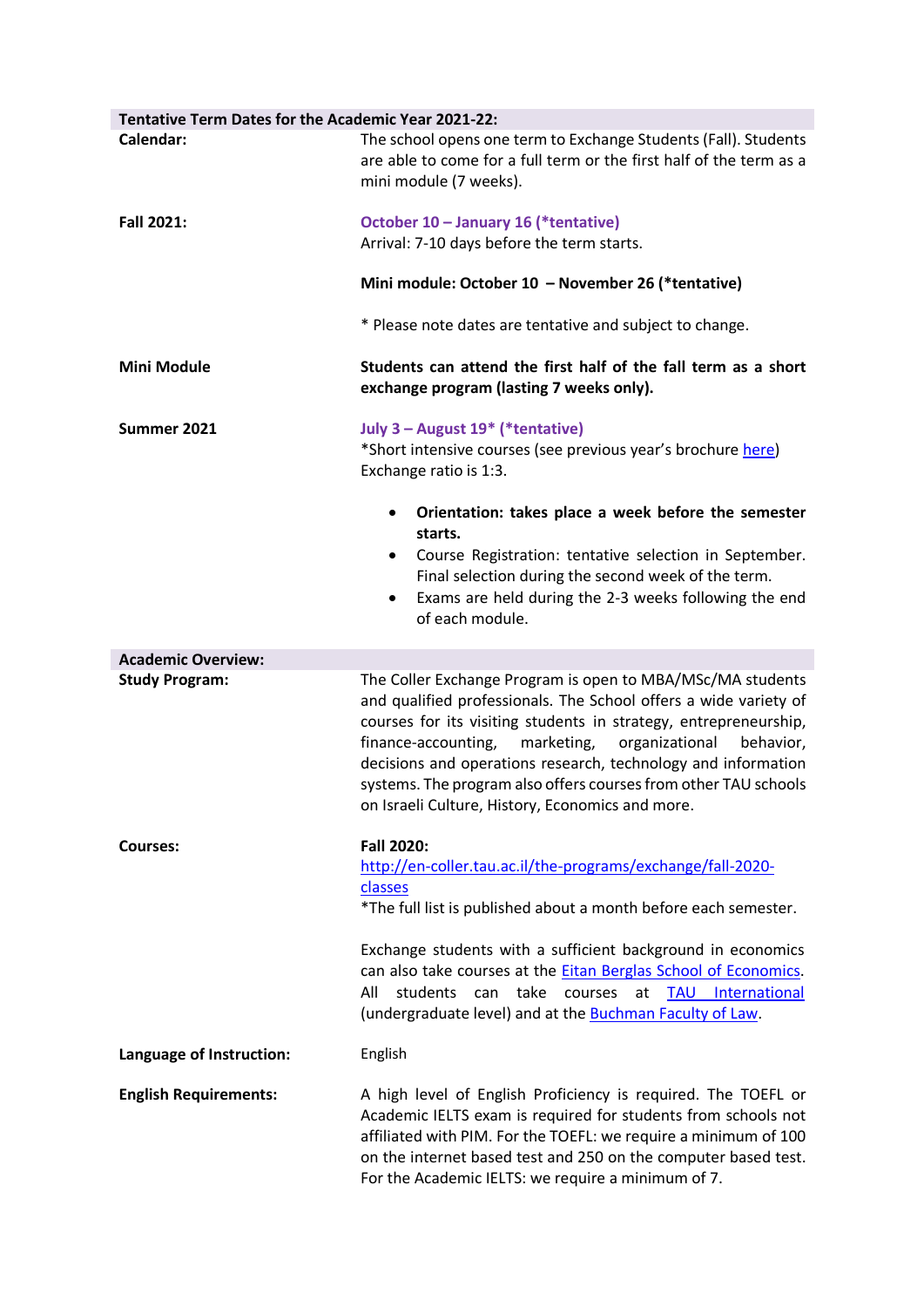| <b>Available Language Courses:</b>  | Hebrew language courses are offered to exchange students at<br>TAU International (the additional cost is not part of the partner's<br>school agreement).                                                                                                                                                                                                                                                                                                                                                                                                                                                       |
|-------------------------------------|----------------------------------------------------------------------------------------------------------------------------------------------------------------------------------------------------------------------------------------------------------------------------------------------------------------------------------------------------------------------------------------------------------------------------------------------------------------------------------------------------------------------------------------------------------------------------------------------------------------|
| <b>Course Load:</b>                 | A term at Coller School of Management runs 13 or 14 weeks and<br>is divided into two modules. Exchange students can stay for the<br>full term or come for the mini module. Students attending the<br>Full Semester are expected to take a minimum of 6 Coller<br>credits. Students attending the Mini Module are expected to<br>take a minimum of 3 Coller credits. Most of the courses are one<br>credit, a credit being equivalent to two academic hours once a<br>week, for 14 weeks. For the concerted 7 week module, the time<br>is four academic hours. One credit at Coller is equivalent to 4<br>ECTS. |
| <b>Learning Expectations:</b>       | The process of study combines frontal lectures with case studies<br>and team work. The evaluation of class participation and<br>attendance differs from class to class and is made at the<br>teacher's discretion.                                                                                                                                                                                                                                                                                                                                                                                             |
| Grading:                            | The TAU grading system is based on a scale of 0-100 scores:<br>100-95=Excellent, 94-85=Very Good, 84-75=Good, 74-65=Fairly<br>Good, 64-60= Fair, 60-0=Fail.                                                                                                                                                                                                                                                                                                                                                                                                                                                    |
|                                     | Transcripts are sent by e-mail to both the school and the<br>students.                                                                                                                                                                                                                                                                                                                                                                                                                                                                                                                                         |
| Exams:                              | Exams are held during the 2-3 weeks following the end of each<br>module. All exams are written ones.                                                                                                                                                                                                                                                                                                                                                                                                                                                                                                           |
| <b>Useful Information:</b>          |                                                                                                                                                                                                                                                                                                                                                                                                                                                                                                                                                                                                                |
| <b>Housing and Living Expenses:</b> | On-Campus housing is not guaranteed, and offered on a limited<br>basis. Students attending the program are advised to look for<br>housing as soon as possible. The Exchange Coordinator will<br>provide the students with information on housing around the<br>city.<br>Off-campus housing: 600-800 USD per month (a room in a rented<br>apartment).                                                                                                                                                                                                                                                           |
| <b>Academic Expenses</b>            | ~100 USD per-term.                                                                                                                                                                                                                                                                                                                                                                                                                                                                                                                                                                                             |
| <b>Other Expenses:</b>              | Living expenses: 1,000 USD per month (transportation, food,<br>pastime, etc.). Student activities: 100 USD (optional). Sport club:<br>400 USD (optional).                                                                                                                                                                                                                                                                                                                                                                                                                                                      |
| <b>Health Insurance:</b>            | Exchange students are required to have health insurance either<br>from home or from an Israeli company (offered through the<br>university). Estimated cost is 2.5 USD per day. Each student will<br>have to provide health insurance coverage documents prior to<br>arrival.                                                                                                                                                                                                                                                                                                                                   |